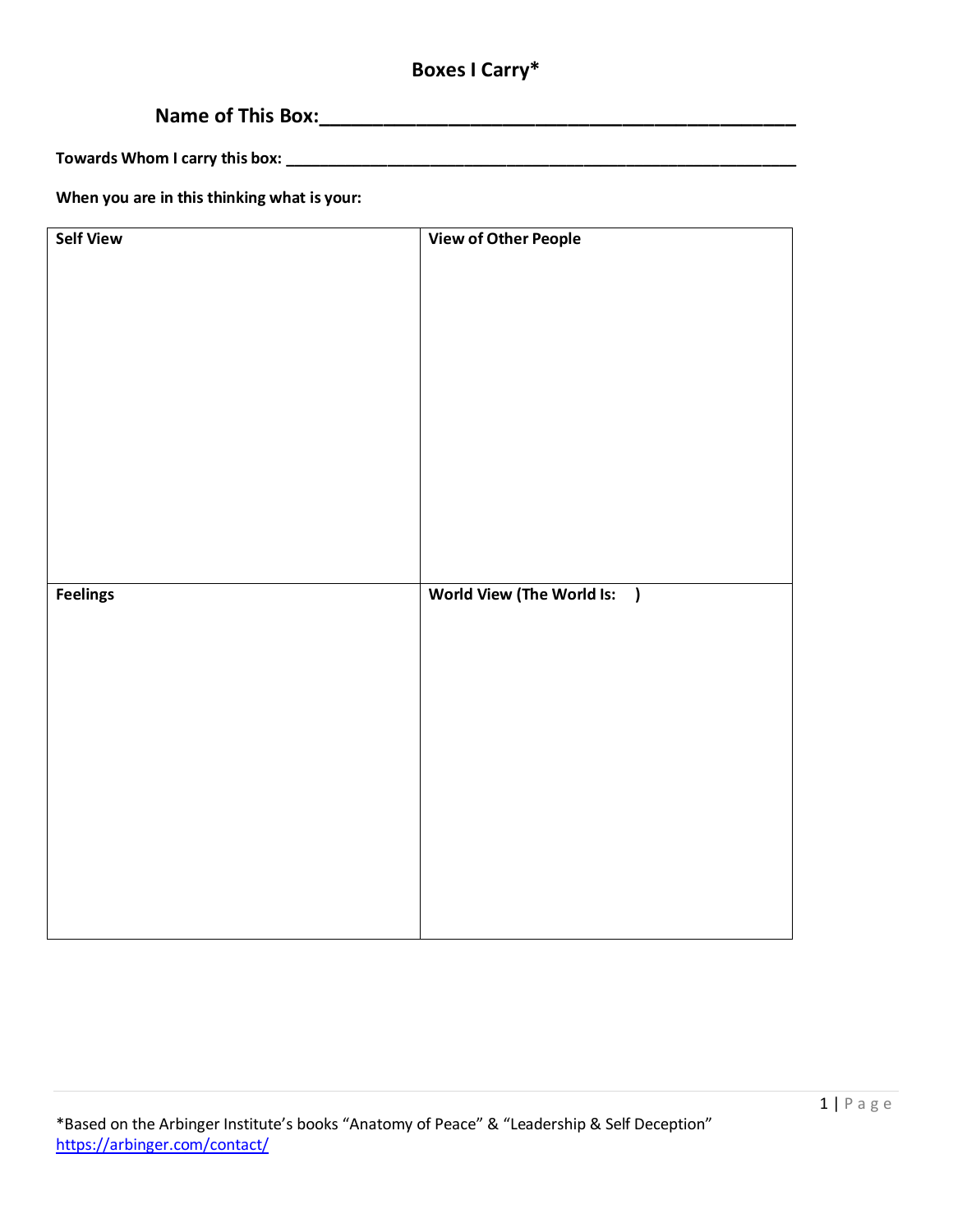## **Questions to Explore About this Box**

- How much of the truth does this world view represent?
- What else could be true?
- What happened right before you started feeling this way?
- What are the triggers that put you into this world view?
- What are the red flags that tell you that you are seeing the world from "The Box"?
- How are you seeing others when you are in this world view?
- How does that impact your interactions with them?
- The authors of "Anatomy of Peace and Leadership" & Self Deception would call this "A Box". What could you name this particular box?
	- o NOTE: Keep in mind that you probably have more than one box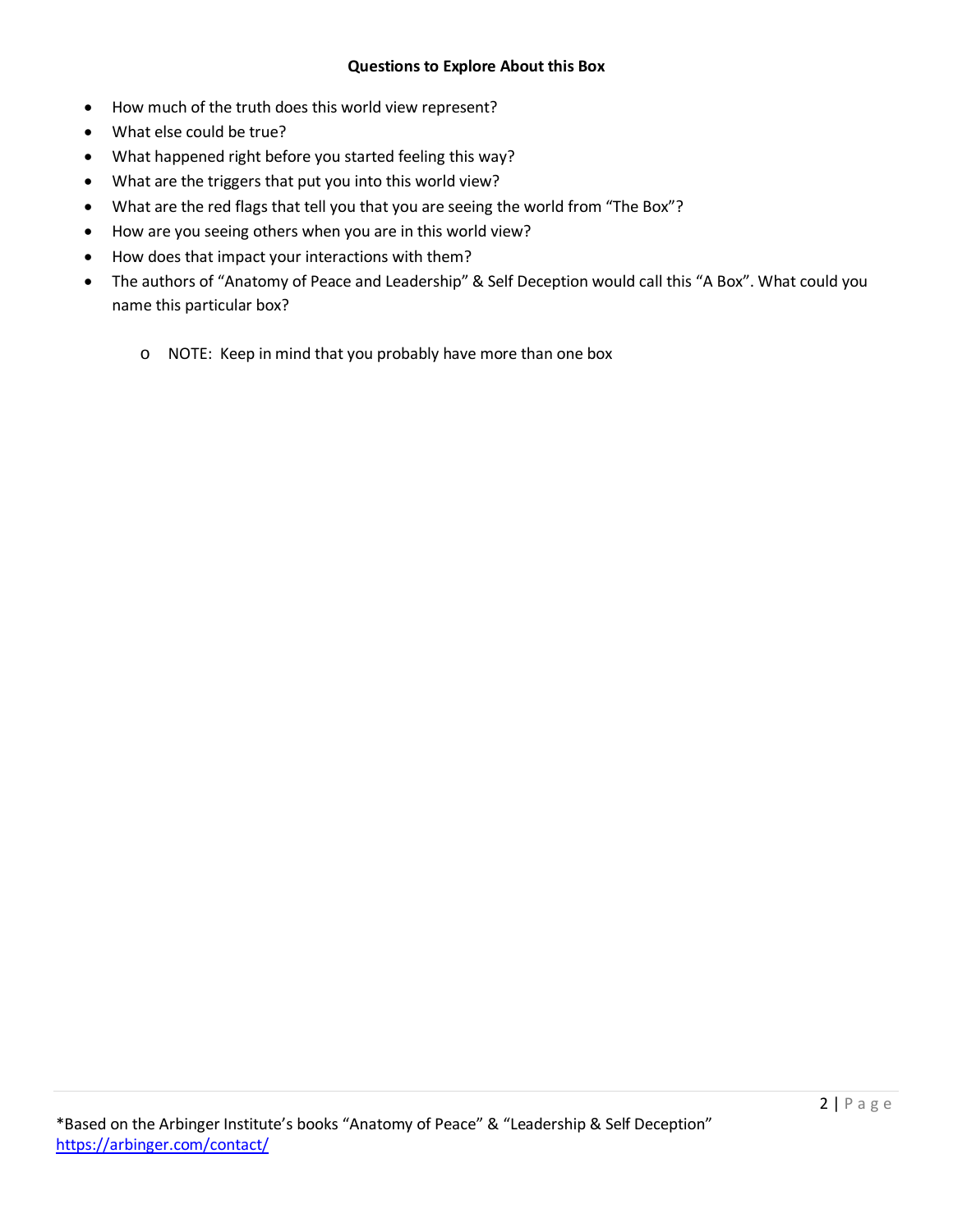|  |  |  |  | Out of "The Box" View* |
|--|--|--|--|------------------------|
|--|--|--|--|------------------------|

# **Name of this "Out of Box" View: \_\_\_\_\_\_\_\_\_\_\_\_\_\_\_\_\_\_\_\_\_\_\_\_\_\_\_\_\_\_\_\_\_\_\_\_\_\_\_\_\_\_\_\_\_\_\_\_\_\_**

**When things are going well:**

| My Self View    | <b>View of Other People</b> |
|-----------------|-----------------------------|
|                 |                             |
|                 |                             |
|                 |                             |
|                 |                             |
|                 |                             |
|                 |                             |
|                 |                             |
| <b>Feelings</b> | World View (The World Is: ) |
|                 |                             |
|                 |                             |
|                 |                             |
|                 |                             |
|                 |                             |
|                 |                             |
|                 |                             |
|                 |                             |
|                 |                             |
|                 |                             |
|                 |                             |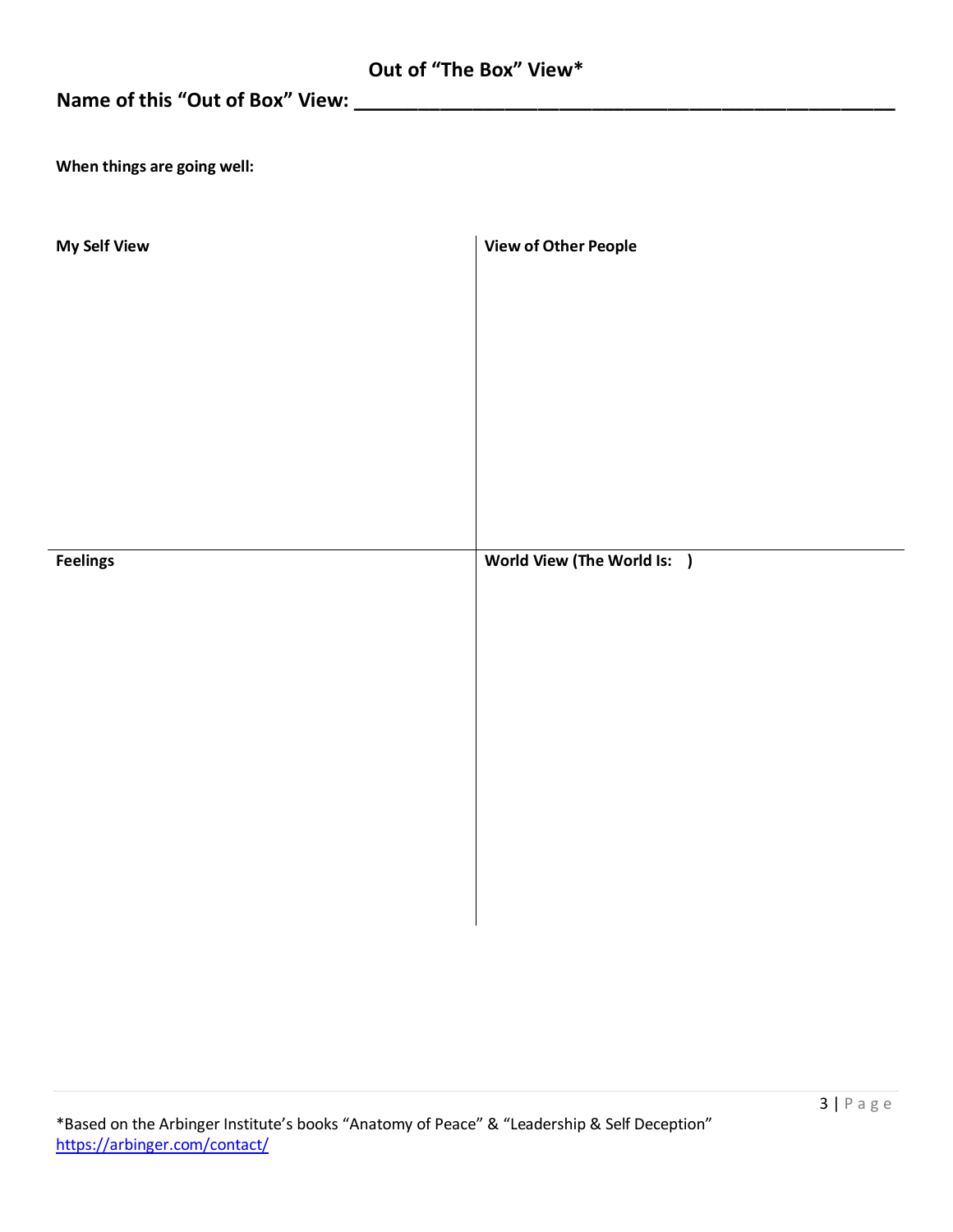#### **Questions to Explore the Out of "The Box" View**

- What's the difference in how you feel when you are Inside "The Box" versus Outside "The Box"?
- Are you able to function better with others when you're Out of "The Box" or in "The Box"?
- Which World View is true more of the time?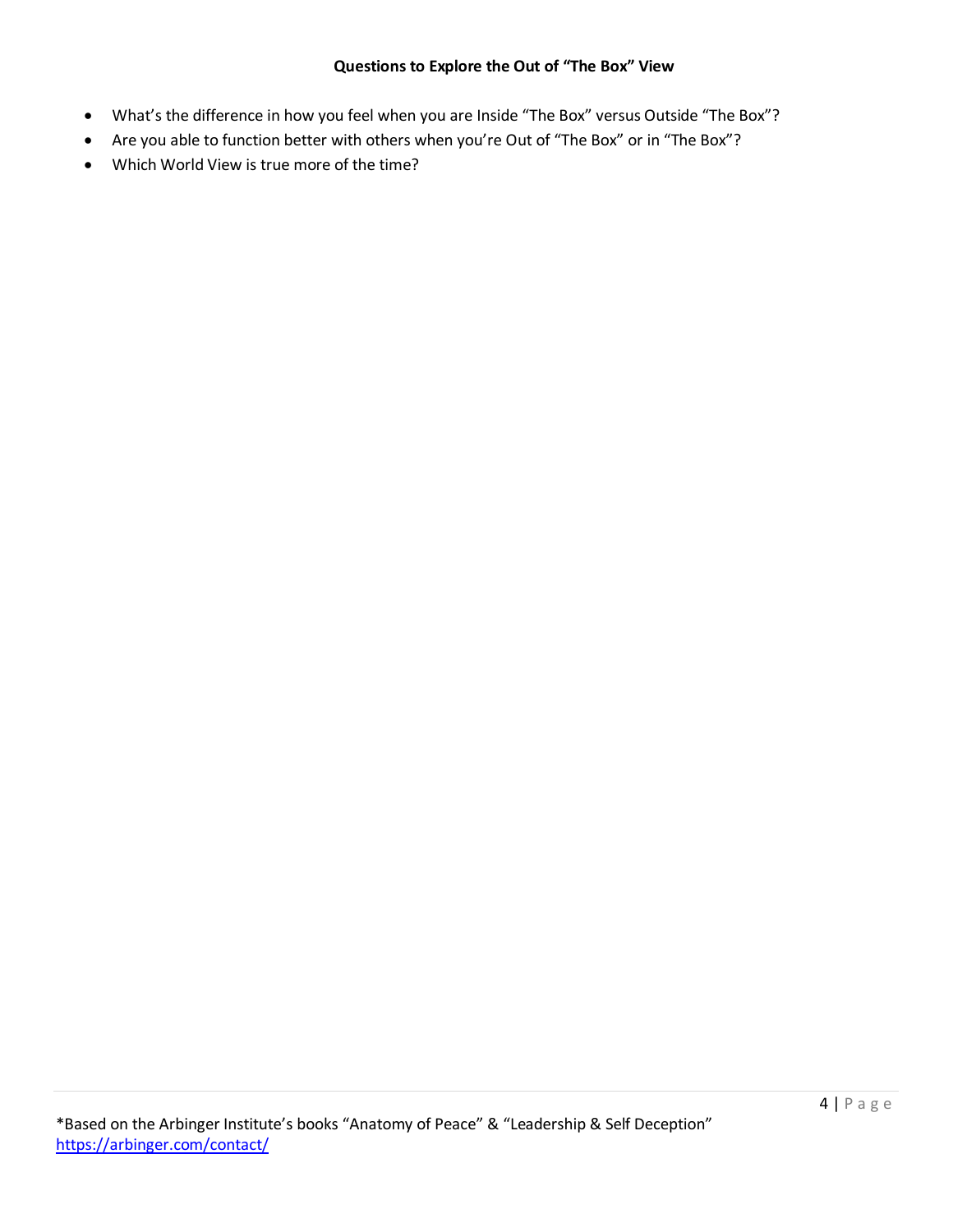## **1. The Process of Getting in "The Box":**

Uncomfortable Feelings  $\rightarrow$  Shift into "The Box"  $\rightarrow$  Distorted Thoughts of Self & Others  $\rightarrow$  Distorted World View =

## **2. The Results of Being in "The Box":**

Behaving in Ways that are Not Productive

- Lashing out
- Displaying angry
- Displaying superiority
- Closing off
- Withdrawing
- Self-protecting

Which of these behaviors do you display while you are in "The Box"?

Your distorted world view clouds your perception, thinking, and feelings. This leads you to not be your best self and not to act in ways that are constructive.

## **How is the way you're behaving while you're in "The Box" like how the person (or situation) that you let trigger you into "The Box" is behaving towards you?**

## **3. The "Boxes I Carry" – Intervention Tool (Getting Out of "The Box")**

- 1. Recognize that you have slipped into seeing things from "The Box".
- 2. Recognize that what you see from "The Box" is a distorted view of others and the world and that it's not the *whole* truth.
- 3. *Choose* not to see things that way and choose to return to your Out of "The Box" World View.
- 4. Behave and communicate the way you *choose* to rather than just reacting to your Box.

## **NOTES:**

- Over time, as you practice being aware of your Box, you will build a tipping point and will move into staying in your healthy world view (Out of "The Box") more of the time.
- You will be more aware of when you slip into the unhealthy world view (The Box) and will be able to make a choice of whether to stay in ("The Box") or not. You will be also find that you will be able to slip out of your Old World View ("The Box") more easily.
- This can be hard work. Your mind feels safe and like it's in a familiar place when you're in "The Box." So, it sometimes fights to stay in "The Box". You may feel disoriented while working on being Out of "The Box" more of the time. At some point you will begin to feel more comfortable.
- You may have more than one unhealthy Word View Box and may need to do this exercise more than once.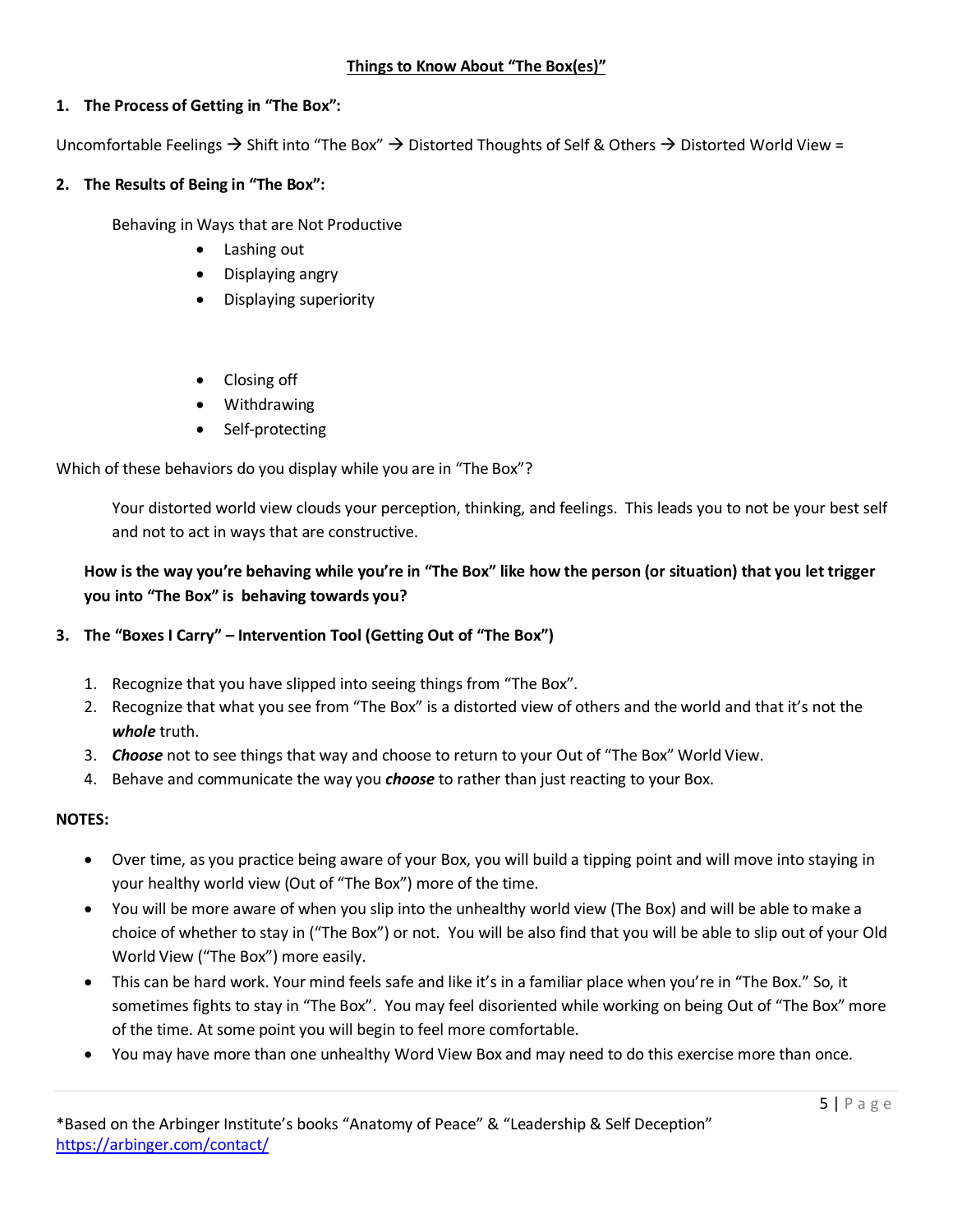## **Possible Actions - Self-Reflection Writing/Drawing Prompts to Deepen the Learning:**

- How am I behaving that is like my view of others when I am seeing the world from inside "The Box"?
- What keeps me in "The Box" when I let myself be triggered into it?
- How can I stay out of "The Box" more of the time?

## **Self-Justification – Getting Stuck in "The Box"**

- How are you self-justifying your thoughts and feelings when you are in "The Box"?
- What justification(s) keep you in this World View?
- How do these justification(s) keep you stuck?
- What would the opposite feeling be? (Tell me about a time when you didn't feel this way and how it felt?)

## **Ways of Being**

There are mainly two ways of being:

- Responsive or Resistant
- How you're seeing others and the world (in "The Box" or out of "The Box") impacts whether you are Responsive or Resistant
- Your Behavior is impacted by whether you are feeling Responsive or Resistant
- What others see is your Behavior
- Your Behavior as seen by others, impacts how they see the world, and thus how they behave towards you